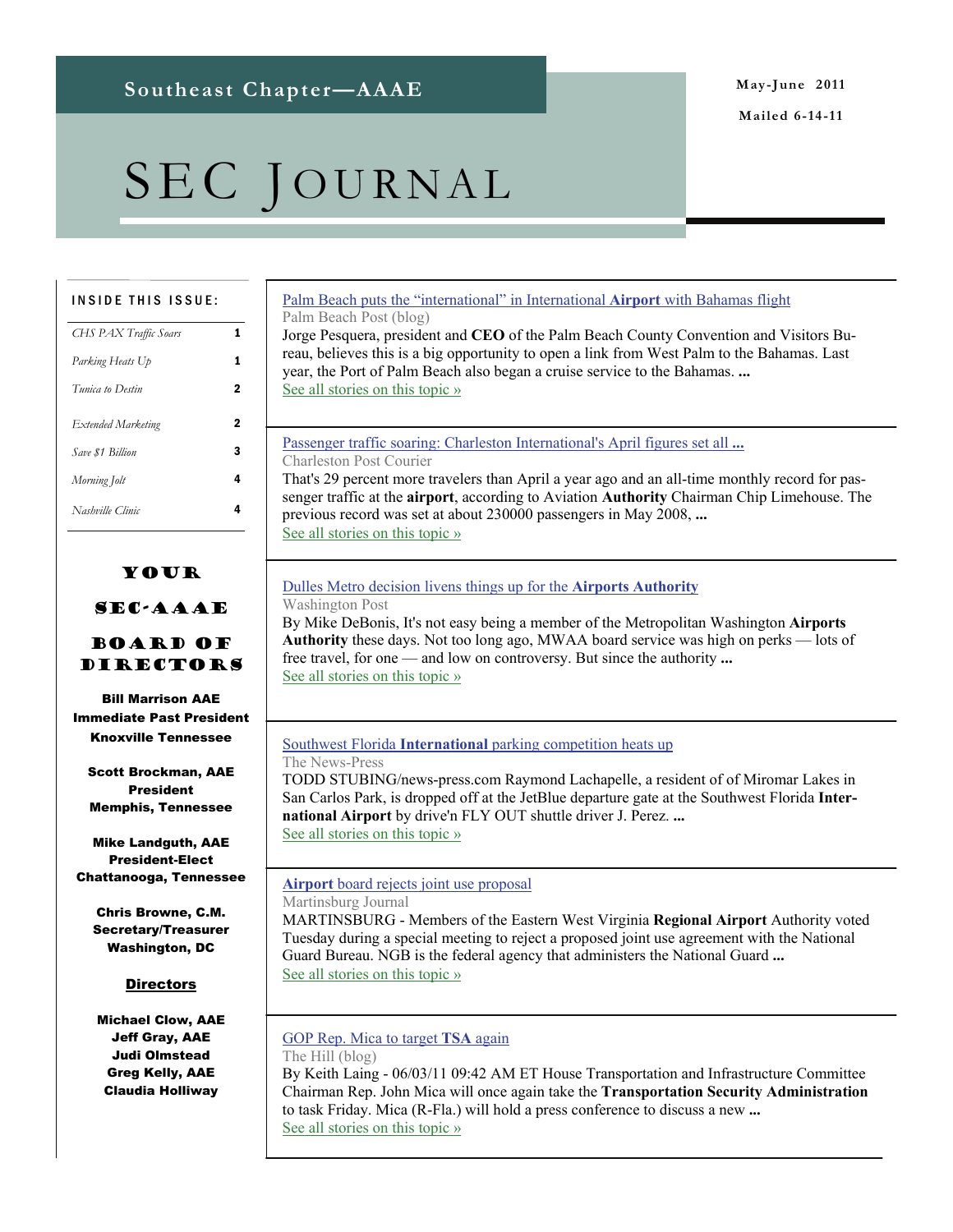The information contained in this newsletter is for general information purposes only. The information is provided by the Southeast Chapter of the American Association of Airport Executives and while we endeavor to keep the information up to date and correct, we make no representations or warranties of any kind, express or implied, about the completeness, accuracy, reliability, suitability or availability with respect to the website(s) noted herein or the information, products, services, or related graphics contained in the newsletter or on the website(s) noted for any purpose. Any reliance you place on such information is, therefore, strictly at your own risk.

 In no event will the Southeast Chapter of the American Association of Airport Executives be liable for any loss or damage including without limitation, indirect or consequential loss or damage, or any loss or damage whatsoever arising from loss of data or profits arising out of, or in connection with, the use of this newsletter.

 Through this newsletter you are able to link to other websites which are not under the control of the Southeast Chapter of the American Association of Airport Executives. We have no control over the nature, content, comments, language and availability of those sites. The inclusion of any links does not imply a recommendation or endorsement of the views expressed within any links.

 The Southeast Chapter of the American Association of Airport Executives is confident every effort is made to keep the website(s) noted herein up and running smoothly; however, The Southeast Chapter of the American Association of Airport Executives takes no responsibility for, and will not be liable for, the website (s) being temporarily unavailable due to technical issues beyond our control or links that have expired, are disabled or misdirected.

 Linked headlines for the Southeast Chapter—AAAE Journal provided by Google News at www.news.google.com.

#### [Tunica to Destin flights offered](http://www.google.com/url?sa=X&q=http://www.miamiherald.com/2011/06/03/2249043/tunica-to-destin-flights-offered.html&ct=ga&cad=CAEQARgAIAAoATAAOABAwdSj7wRIAVAAWABiAmVu&cd=4SZ9CptPsLs&usg=AFQjCNHG8r5VE4phG49DnIDCzvau60edFQ)

MiamiHerald.com

Atlanta-based Vision Airlines on Thursday launched nonstop service between Tunica **Municipal Airport** and Northwest Florida International Airport in Destin-Ft. Walton Beach, Fla. Tunica officials tell The Commercial Appeals that they hope the lure of a **...**

[See all stories on this topic »](http://www.google.com/url?sa=X&q=http://news.google.com/news/story%3Fncl%3Dhttp://www.miamiherald.com/2011/06/03/2249043/tunica-to-destin-flights-offered.html%26hl%3Den%26geo%3Dus&ct=ga&cad=CAEQARgAIAAoBjAAOABAwdSj7wRIAVAAWABiAmVu&cd=4SZ9CptPsLs&usg=AFQjCNE0HmNZPhmYceHJcMgajz3vGXGDyw)

#### Southwest Florida **International Airport** [sees traffic increase in April](http://www.google.com/url?sa=X&q=http://www.naplesnews.com/news/2011/may/19/southwest-florida-international-airport-sees-traff/&ct=ga&cad=CAEQARgAIAAoATACOAJAgtjU7gRIAVAAWABiAmVu&cd=R3-ZX9xEwGI&usg=AFQjCNHqcfcjXU4mVFLj35yHnnYDL2ZoWw)

Naples Daily News

By VIA PRESS RELEASE FORT MYERS – During April, 907686 passengers traveled through Southwest Florida **International Airport**, an increase of 11.6 percent compared to April 2010. This is the second largest monthly passenger count for April in the **...**

[See all stories on this topic »](http://www.google.com/url?sa=X&q=http://news.google.com/news/story%3Fncl%3Dhttp://www.naplesnews.com/news/2011/may/19/southwest-florida-international-airport-sees-traff/%26hl%3Den%26geo%3Dus&ct=ga&cad=CAEQARgAIAAoBjACOAJAgtjU7gRIAVAAWABiAmVu&cd=R3-ZX9xEwGI&usg=AFQjCNEN2hMxsHowq5T02EyozuBIgbgJRw)

#### [Vendor out in disputed](http://www.google.com/url?sa=X&q=http://chronicle.augusta.com/latest-news/2011-06-03/vendor-out-disputed-airport-construction-job%3Fv%3D1307115322&ct=ga&cad=CAEQARgAIAAoATABOAFA74Sl7wRIAVAAWABiAmVu&cd=z9kFPA23Ccg&usg=AFQjCNHiGmYfFUaTuQ5S4OAviXjAaFpozQ) **airport** construction job

The Augusta Chronicle

By Susan McCord The ears of local contractors perked up this week with news that Atlanta contractor RJ Griffin was out as construction manager at-risk for a project to build a new terminal at Augusta **Regional Airport**. **Airport** Executive Director Gary **...**

[See all stories on this topic »](http://www.google.com/url?sa=X&q=http://news.google.com/news/story%3Fncl%3Dhttp://chronicle.augusta.com/latest-news/2011-06-03/vendor-out-disputed-airport-construction-job%253Fv%253D1307115322%26hl%3Den%26geo%3Dus&ct=ga&cad=CAEQARgAIAAoBjABOAFA74Sl7wRIAVAAWABiAmVu&cd=z9kFPA23Ccg&usg=AFQjCNHJmHsok8_pXNHLWImnbBU8-Voqsw)

[Airport body scans to get less personal by early 2012](http://www.google.com/url?sa=X&q=http://www.nextgov.com/nextgov/ng_20110603_9315.php%3Foref%3Dtopstory&ct=ga&cad=CAEQARgAIAAoATAAOABAkJOl7wRIAVAAWABiAmVu&cd=6XPapkkhLVw&usg=AFQjCNGiFjL2fTUGYbfar-nS_uqGJ23pWg)

Nextgov

By Aliya Sternstein 06/03/2011 The **Transportation Security Administration** expects to mask full-body images on about half its 500 passenger screening machines nationwide by the end of the year and upgrade the rest shortly thereafter, the agency's top **...**

[See all stories on this topic »](http://www.google.com/url?sa=X&q=http://news.google.com/news/story%3Fncl%3Dhttp://www.nextgov.com/nextgov/ng_20110603_9315.php%253Foref%253Dtopstory%26hl%3Den%26geo%3Dus&ct=ga&cad=CAEQARgAIAAoBjAAOABAkJOl7wRIAVAAWABiAmVu&cd=6XPapkkhLVw&usg=AFQjCNG6_3cdf9JAGnXCmj0ee_h8coOctg)

#### **Airport** [extends marketing campaign](http://www.google.com/url?sa=X&q=http://www.newsandsentinel.com/page/content.detail/id/548650/Airport-extends-marketing--campaign.html%3Fnav%3D5061&ct=ga&cad=CAEQARgAIAAoATAAOABA9Ieo7wRIAVAAWABiAmVu&cd=EwDzt0CKrRM&usg=AFQjCNEfQiq8BvzNyTVJy95XVgA0vim5eg)

Parkersburg News

The **airport** reported 448 enplanements in June 2010. At that time, Colgan Air provided commercial air service between the Mid-Ohio Valley **Regional Airport** and Washington Dulles **International Airport** near Washington, DC This number of enplanements was **...** [See all stories on this topic »](http://www.google.com/url?sa=X&q=http://news.google.com/news/story%3Fncl%3Dhttp://www.newsandsentinel.com/page/content.detail/id/548650/Airport-extends-marketing--campaign.html%253Fnav%253D5061%26hl%3Den%26geo%3Dus&ct=ga&cad=CAEQARgAIAAoBjAAOABA9Ieo7wRIAVAAWABiAmVu&cd=EwDzt0CKrRM&usg=AFQjCNElQrN09Ku_bbGXdJa-eHr5FNqjDQ)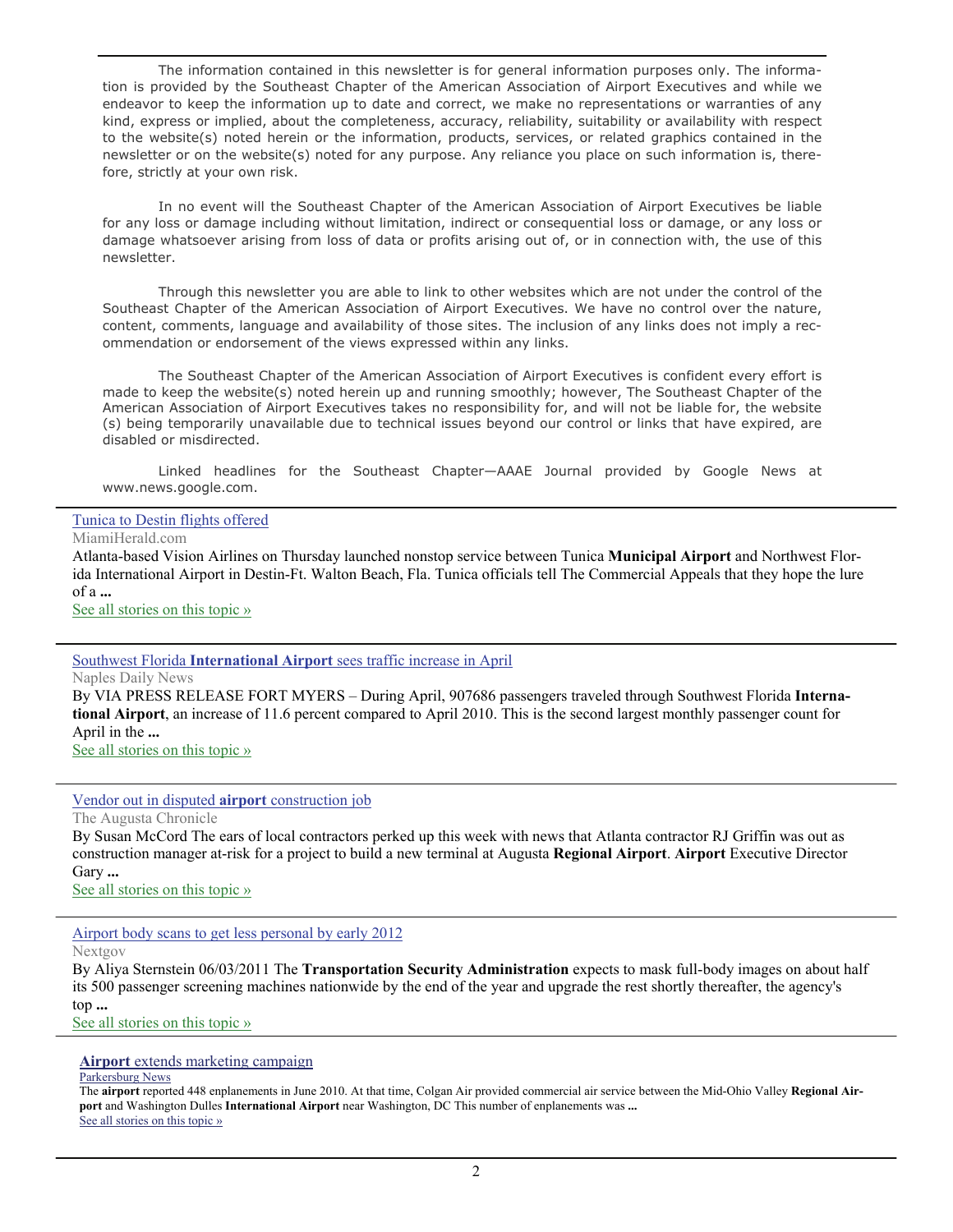### *Host of the 2012 SEC-AAAE Annual Conference*



## *MAY 19-23, 2012 Mark Your Calendar Now!*

Lawmaker: Privatizing **airport** [screening could save \\$1 billion](http://www.google.com/url?sa=X&q=http://www.cnn.com/2011/POLITICS/06/03/mica.airport.screeners/&ct=ga&cad=CAEQARgAIAAoATAAOABAg7il7wRIAVAAWABiAmVu&cd=MJFrqCyVQbU&usg=AFQjCNGW1fdPvEmjM0xvf-DSPlJKbFuhoQ)

CNN International

Mica's study, released Friday, compares checkpoint operations at Los Angeles **International Airport**, which uses federal screeners, with those at San Francisco **International Airport**, which uses private screeners. It concludes that the government spends **...** [See all stories on this topic »](http://www.google.com/url?sa=X&q=http://news.google.com/news/story%3Fncl%3Dhttp://www.cnn.com/2011/POLITICS/06/03/mica.airport.screeners/%26hl%3Den%26geo%3Dus&ct=ga&cad=CAEQARgAIAAoBjAAOABAg7il7wRIAVAAWABiAmVu&cd=MJFrqCyVQbU&usg=AFQjCNHG6uhrywI1u8OFUDmqOFZYhD2kHQ)

#### [Nonstop flights to Chicago begin from Charlottesville](http://www.google.com/url?sa=X&q=http://www.newsleader.com/article/20110611/NEWS01/106110323/Nonstop-flights-Chicago-begin-from-Charlottesville&ct=ga&cad=CAEQARgAIAAoATABOAFArKPM7wRIAVAAWABiAmVu&cd=q4Ewd7RGkjY&usg=AFQjCNF4yWSA_Tzs3o633GSWoKPvNB_0yQ) **Staunton News Leader**

AP **Regional** affiliate American Eagle is now offering daily nonstop roundtrip flights between Charlottesville Albemarle **Airport** and Chicago's O'Hare **International Airport**. American Airlines planning and marketing vice president Gary D. Foss tells The **...** [See all stories on this topic »](http://www.google.com/url?sa=X&q=http://news.google.com/news/story%3Fncl%3Dhttp://www.newsleader.com/article/20110611/NEWS01/106110323/Nonstop-flights-Chicago-begin-from-Charlottesville%26hl%3Den%26geo%3Dus&ct=ga&cad=CAEQARgAIAAoBjABOAFArKPM7wRIAVAAWABiAmVu&cd=q4Ewd7RGkjY&usg=AFQjCNEc8Cvm2THl0JDY3BWjawyC8BhPUA)

[A-26 vintage bomber keeps the past alive](http://www.google.com/url?sa=X&q=http://www.tallahassee.com/article/20110604/BUSINESS/106040327/A-26-vintage-bomber-keeps-the-past-alive&ct=ga&cad=CAEQARgAIAAoATAAOABAp6en7wRIAVAAWABiAmVu&cd=BRVHMam32y8&usg=AFQjCNF7ud6ntkBGSJet14RBM9kVnCmvfg)

Tallahassee Democrat (blog)

2011 2:00AM Parked at Million Air Tallahassee, the aviation services company at Tallahassee **Regional Airport**, the vintage A-26 Invader attracts attention wherever it goes. For some who flew the light attack bomber manufactured by Douglas Aircraft Co., **...** [See all stories on this topic »](http://www.google.com/url?sa=X&q=http://news.google.com/news/story%3Fncl%3Dhttp://www.tallahassee.com/article/20110604/BUSINESS/106040327/A-26-vintage-bomber-keeps-the-past-alive%26hl%3Den%26geo%3Dus&ct=ga&cad=CAEQARgAIAAoBjAAOABAp6en7wRIAVAAWABiAmVu&cd=BRVHMam32y8&usg=AFQjCNHR7x2h1MEF4J89AA36-iEpgjnhmw)

#### [Northwest Florida](http://www.google.com/url?sa=X&q=http://www.worldinteriordesignnetwork.com/news/northwest_florida_regional_airport_to_expand_110606/&ct=ga&cad=CAEQARgAIAAoATAAOABA152y7wRIAVAAWABiAmVu&cd=8BtVy0ZosXQ&usg=AFQjCNEHAYr4jAY9B_lTadXrmXWRbyZ18g) **Regional Airport** to expand

#### World Interior Design Network

Northwest Florida **Regional Airport** in Florida, US will get a new restaurant and two food and retail kiosks by late 2011. The layout of Northwest Florida **Regional Airport** was designed with 200 to 250 square metres of open space behind the tiled wall in **...**

[See all stories on this topic »](http://www.google.com/url?sa=X&q=http://news.google.com/news/story%3Fncl%3Dhttp://www.worldinteriordesignnetwork.com/news/northwest_florida_regional_airport_to_expand_110606/%26hl%3Den%26geo%3Dus&ct=ga&cad=CAEQARgAIAAoBjAAOABA152y7wRIAVAAWABiAmVu&cd=8BtVy0ZosXQ&usg=AFQjCNF1t26TobYlw2bZSB8lKmnFrZ_GKQ)

#### US Airways asks **airport** [to hasten runway repaving](http://www.google.com/url?sa=X&q=http://www.charlotteobserver.com/2011/06/06/2354389/us-airways-asks-airport-to-hasten.html&ct=ga&cad=CAEQARgAIAAoATABOAFA79yx7wRIAVAAWABiAmVu&cd=-mbEOTO4Nfc&usg=AFQjCNFcXIeLtoe2ckGrfQYZiX__SbmOhQ)

Charlotte Observer

By Julie Rose Charlotte/Douglas **International Airport** officials plan to spend an extra \$3 million speeding up runway reconstruction in order to keep US Airways happy. One of the main runways at the Charlotte **airport** is set to be repaved starting in **...**

[See all stories on this topic »](http://www.google.com/url?sa=X&q=http://news.google.com/news/story%3Fncl%3Dhttp://www.charlotteobserver.com/2011/06/06/2354389/us-airways-asks-airport-to-hasten.html%26hl%3Den%26geo%3Dus&ct=ga&cad=CAEQARgAIAAoBjABOAFA79yx7wRIAVAAWABiAmVu&cd=-mbEOTO4Nfc&usg=AFQjCNEug-mvqY3rQahPJoxelgSAroJknw)